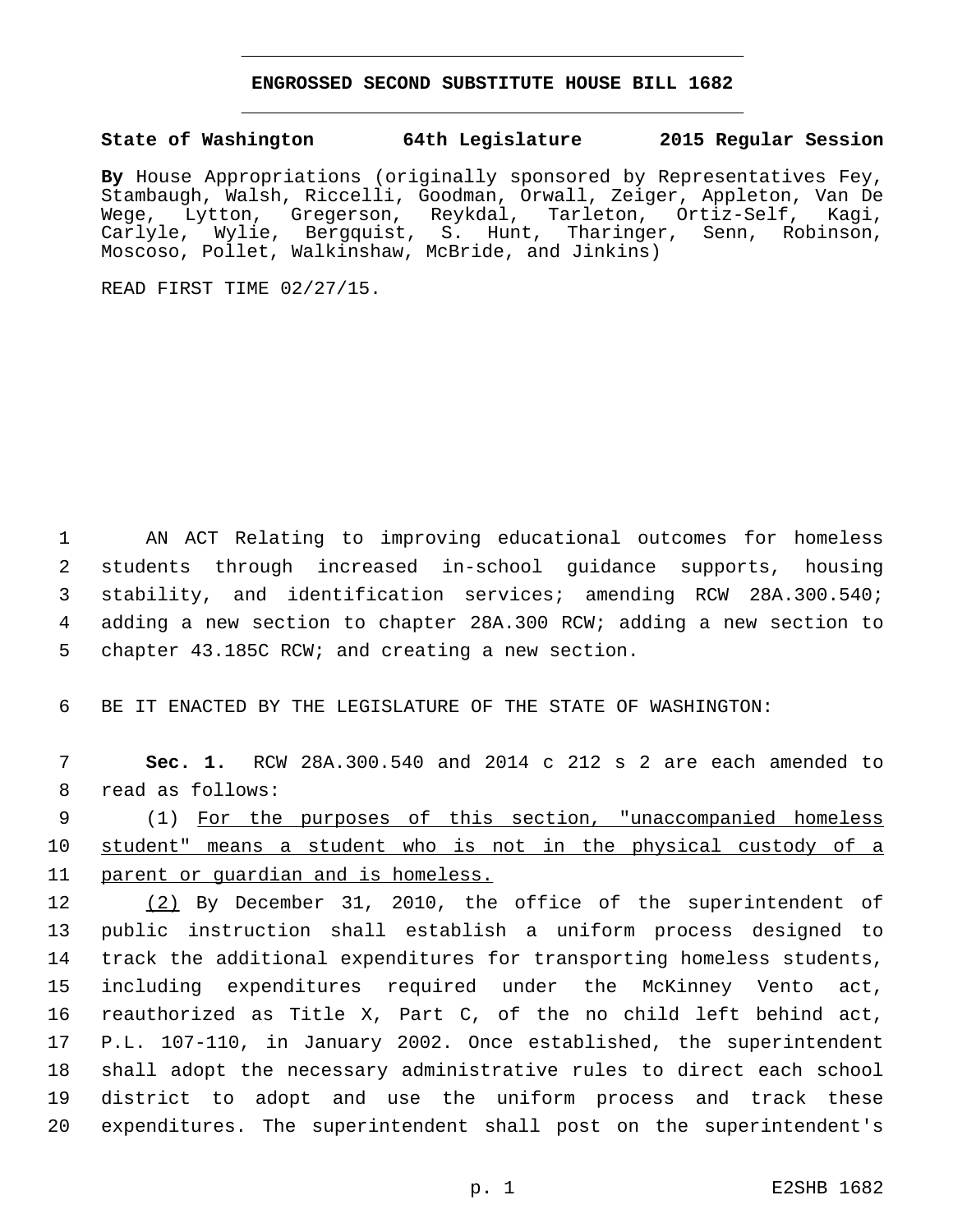1 web site total expenditures related to the transportation of homeless 2 students.

 $(1+2)(1+2)$  (13)(a) By January 10, 2015, and every odd-numbered year 4 thereafter, the office of the superintendent of public instruction 5 shall report to the governor and the legislature the following data for homeless students:6

7 (i) The number of identified homeless students enrolled in public 8 schools;

9 (ii) The number of identified unaccompanied homeless students 10 enrolled in public schools;

 (iii) The number of students participating in the learning assistance program under chapter 28A.165 RCW, the highly capable program under chapter 28A.185 RCW, and the running start program 14 under chapter 28A.600 RCW; and

 (( $(i\text{iii})$ )) (iv) The academic performance and educational outcomes of homeless students and unaccompanied homeless students, including but not limited to the following performance and educational 18 outcomes:

19 (A) Student scores on the statewide administered academic 20 assessments;

21 (B) English language proficiency;

22 (C) Dropout rates;

23 (D) Four-year adjusted cohort graduation rate;

24 (E) Five-year adjusted cohort graduation rate;

(F) Absenteeism rates;25

26 (G) Truancy rates, if available; and

27 (H) Suspension and expulsion data.

28 (b) The data reported under this subsection  $((+2)^2)$  (3) must include state and district-level information and must be disaggregated by at least the following subgroups of students: White, Black, Hispanic, American Indian/Alaskan Native, Asian, Pacific Islander/Hawaiian Native, low income, transitional bilingual, 33 migrant, special education, and gender.

 $(1+3+1)$   $(4)$  By July 1, 2014, the office of the superintendent of public instruction in collaboration with experts from community organizations on homelessness and homeless education policy, shall develop or acquire a short video that provides information on how to identify signs that indicate a student may be homeless, how to provide services and support to homeless students, and why this identification and support is critical to student success. The video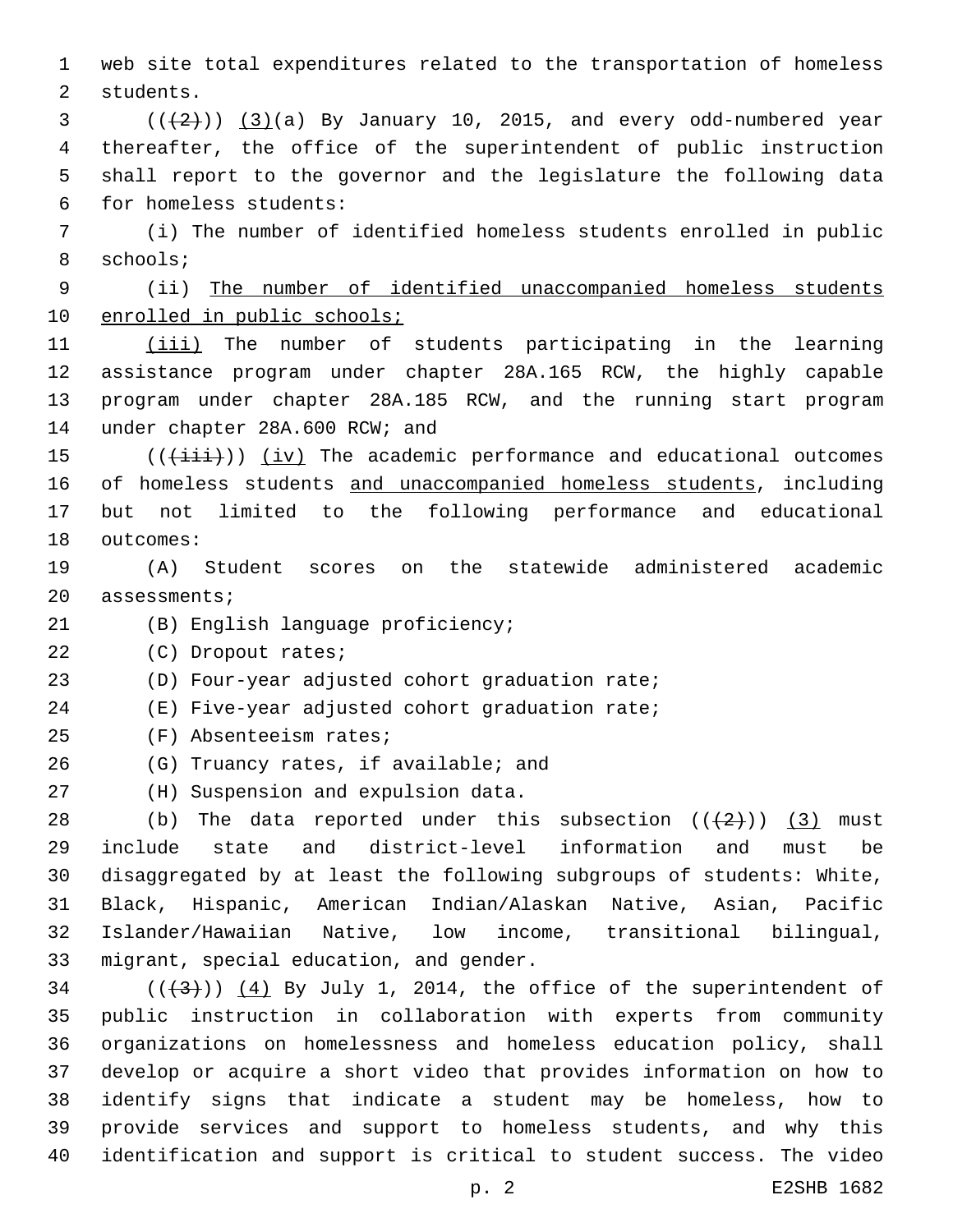must be posted on the superintendent of public instruction's web 2 site.

 $(1+4)$ ) (5) By July 1, 2014, the office of the superintendent of public instruction shall adopt and distribute to each school district, best practices for choosing and training school districtdesignated homeless student liaisons.6

 NEW SECTION. **Sec. 2.** A new section is added to chapter 28A.300 8 RCW to read as follows:

 (1) The office of the superintendent of public instruction shall create a competitive grant process to evaluate and award state-funded grants to school districts to pilot increased identification of homeless students and the capacity of the districts to provide support, which may include education liaisons, for homeless students. The process must complement any similar federal grant program or programs in order to minimize agency overhead and administrative costs for the superintendent of public instruction and school districts. School districts may access both federal and state funding to identify and support homeless students.

 (2) Award criteria for the state grants shall be based on the demonstrated need of the school district and may consider the number or overall percentage, or both, of homeless children and youths enrolled in preschool, elementary, and secondary schools in the school district, and the ability of the local school district to meet these needs. Award criteria shall also be based on the quality of the 25 applications submitted.

 (3) Homeless students are defined as students without a fixed, regular, and adequate nighttime residence as set forth in the federal McKinney-Vento homeless education assistance act (P.L. 100–77; 101 29 Stat. 482).

 (4) School districts may not use funds allocated under this section to supplant existing federal, state, or local resources for homeless student supports, which may include education liaisons.

 NEW SECTION. **Sec. 3.** A new section is added to chapter 43.185C 34 RCW to read as follows:

 (1) The department, in consultation with the office of the superintendent of public instruction, shall administer a grant program that links homeless students and their families, or unaccompanied homeless students, with stable housing located in the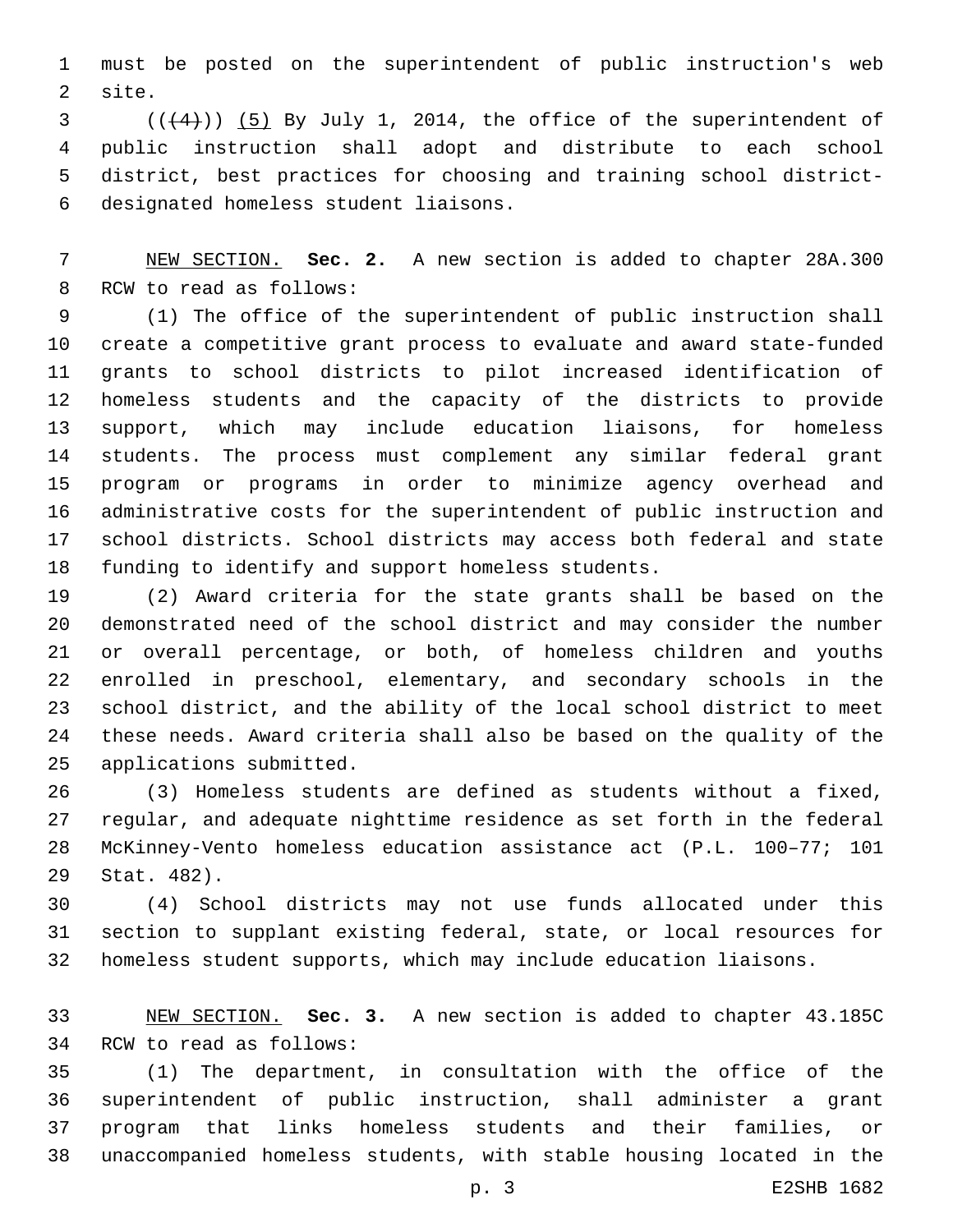homeless student's school district. The goal of the program is to provide educational stability for homeless students by promoting 3 housing stability.

 (2) The department, working with the office of the superintendent of public instruction, shall develop a competitive grant process to make grant awards to school districts partnered with eligible organizations on implementation of the proposal. For the purposes of this subsection, "eligible organization" means any local government, local housing authority, regional support network established under chapter 71.24 RCW, nonprofit community or neighborhood-based organization, federally recognized Indian tribe in the state of Washington, or regional or statewide nonprofit housing assistance organization. Applications for the grant program must include contractual agreements between the housing providers and school districts defining the responsibilities and commitments of each party to identify, house, and support homeless students. In determining which school districts will receive grants, preference must be given to districts with a demonstrated commitment of partnership and 19 history with eligible organizations.

 (3) Activities eligible for assistance under this grant program 21 include but are not limited to:

 (a) Rental assistance, which includes utilities, security and utility deposits, first and last month's rent, rental application fees, moving expenses, and other eligible expenses to be determined 25 by the department;

 (b) Transportation assistance, including gasoline assistance for 27 families with vehicles and bus passes;

28 (c) Emergency shelter; and

29 (d) Housing stability case management.

 (4) All beneficiaries of funds from the grant program must be from very low-income households. For the purposes of this subsection, "very low-income household" means a family or unrelated persons living together whose adjusted income is less than fifty percent of the median family income, adjusted for household size, for the county 35 where the grant recipient is located.

 (5)(a) Grantee school districts, in partnership with eligible organizations, must compile information and report to the department and the office of the superintendent of public instruction the findings of the grantee, the housing stability of the homeless families, and the academic performance of the grantee population.